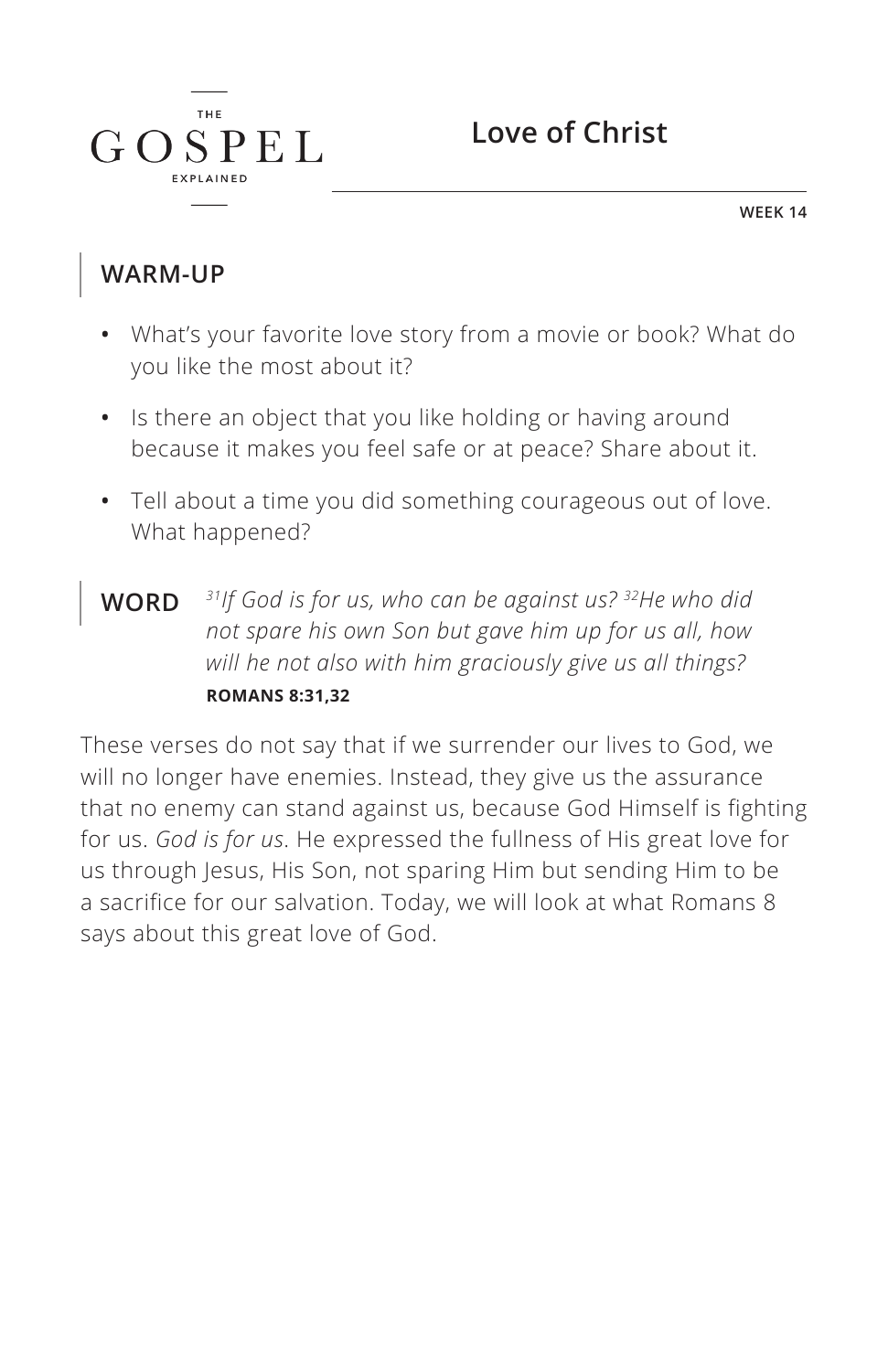### **1 God's love is relentless.**

*Who shall separate us from the love of Christ? Shall tribulation, or distress, or persecution, or famine, or nakedness, or danger, or sword? ^***ROMANS 8:35**

At the time this letter was written, the believers faced many hardships because of their faith in Christ. But Paul assured them that in every hardship, God would always be there and would never stop loving them. The situation might be hard, but He would definitely be with them through every suffering, even until death. We too have the assurance that God's love is constantly with us as we face trials and difficulties. No matter our response, His love will never change and He will never abandon us. He will continue to pursue and preserve us so we can experience everlasting joy and peace in His presence. How have you experienced God's relentless love?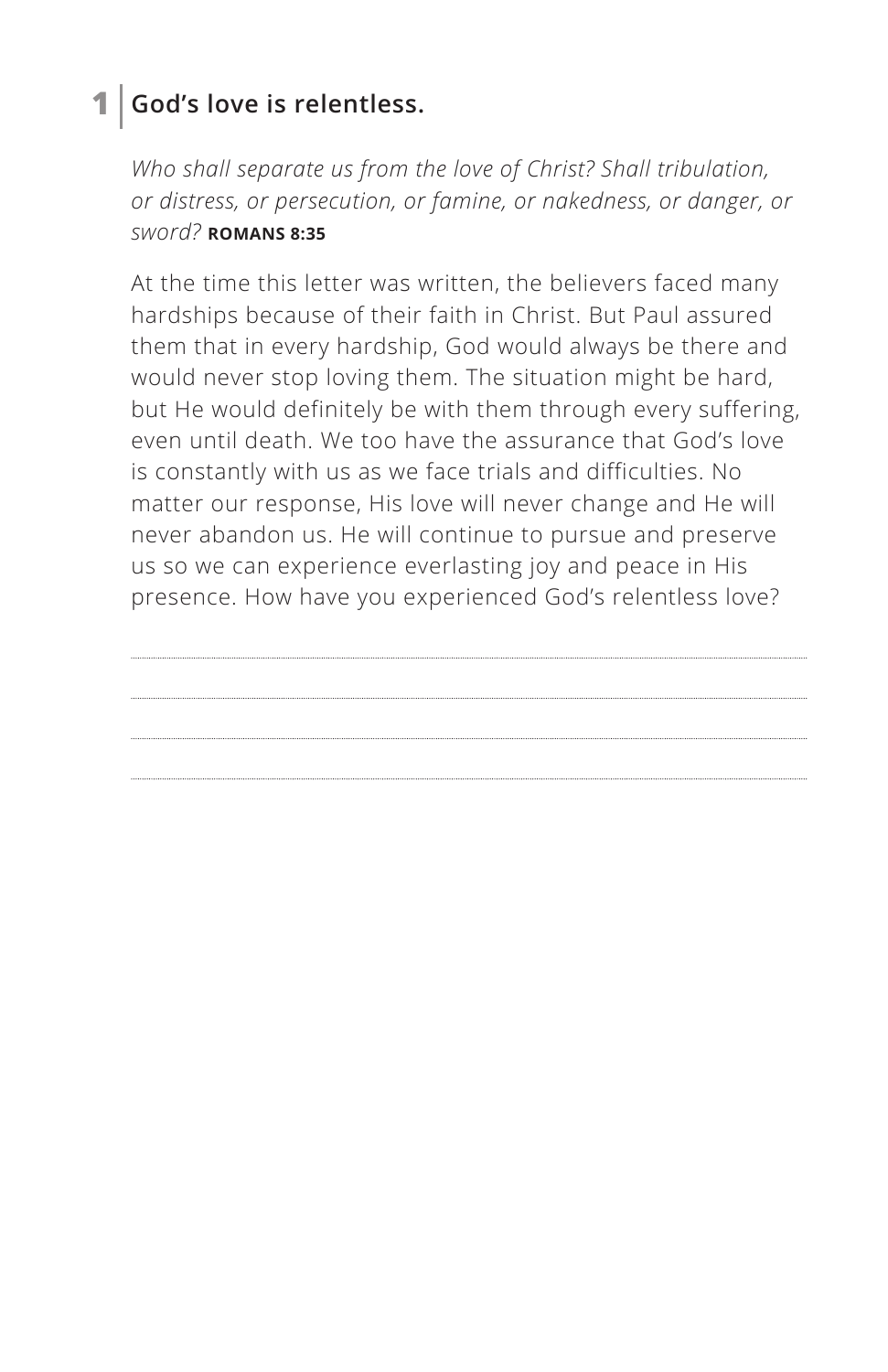### **2 God's love enables us to be victorious.**

*37No, in all these things we are more than conquerors through him who loved us. 38For I am sure that neither death nor life, nor angels nor rulers, nor things present nor things to come, nor powers, 39nor height nor depth, nor anything else in all creation, will be able to separate us from the love of God in Christ Jesus our Lord. ^***ROMANS 8:37–39**

Paul knew what it meant to face different kinds of trials and hard times (2 Corinthians 11:23–29). But every difficulty only convinced him further that nothing would ever separate him from God's love. Because of God's love, we can be victorious, meaning we can triumph even in the midst of hard times and difficulties. The God who loves us relentlessly is able to help us, give us the strength we need, carry us through, and enable us to be *more than conquerors*. What does Deuteronomy 20:4 say about the Israelites' victory in God? How do you experience the same victory in your life?

## **APPLICATION**

- **•** Meditate on Romans 8:31–39 and write down what God reveals to you about His love. Pray that this will change the way you respond to challenging situations.
- **•** Share about God's love to a friend or family member who has not yet surrendered his or her life to Jesus. Pray for them to truly experience and respond to His love.
- **•** Ask God for an opportunity to demonstrate His love to someone you know. Pray for specific things you can do and words you can say to encourage the person.